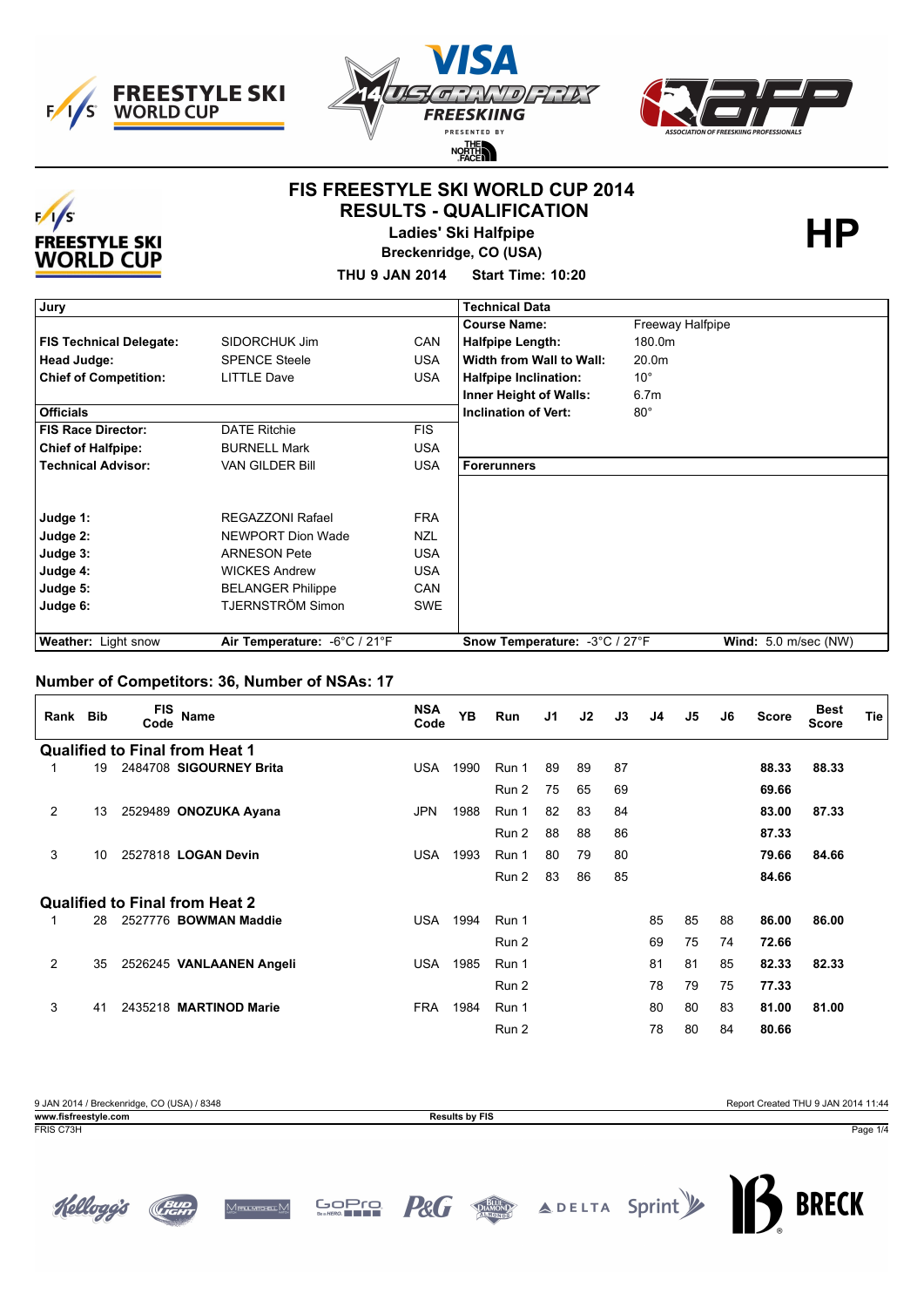





# **FIS FREESTYLE SKI WORLD CUP 2014 RESULTS - QUALIFICATION**



**Ladies' Ski Halfpipe** 

**Breckenridge, CO (USA)**

**THU 9 JAN 2014 Start Time: 10:20**

**Number of Competitors: 36, Number of NSAs: 17**

| Rank Bib             |    | <b>FIS</b><br>Code | <b>Name</b>                                    | <b>NSA</b><br>Code | YB       | Run   | J1 | J2 | J3 | J4 | J5 | J6 | Score | <b>Best</b><br><b>Score</b> | Tie |
|----------------------|----|--------------------|------------------------------------------------|--------------------|----------|-------|----|----|----|----|----|----|-------|-----------------------------|-----|
|                      |    |                    | <b>Qualified to Final from Overall Ranking</b> |                    |          |       |    |    |    |    |    |    |       |                             |     |
| $\overline{7}$       |    |                    | 12 2529541 SHEEHAN Amy                         | <b>AUS</b>         | 1986     | Run 1 | 78 | 77 | 75 |    |    |    | 76.66 | 79.33                       |     |
|                      |    |                    |                                                |                    |          | Run 2 | 80 | 80 | 78 |    |    |    | 79.33 |                             |     |
| 8                    | 21 |                    | 2527367 DREW Annalisa                          | <b>USA</b>         | 1993     | Run 1 | 79 | 79 | 79 |    |    |    | 79.00 | 79.00                       |     |
|                      |    |                    |                                                |                    |          | Run 2 | 30 | 25 | 31 |    |    |    | 28.66 |                             |     |
| <b>Not Qualified</b> |    |                    |                                                |                    |          |       |    |    |    |    |    |    |       |                             |     |
| 9                    | 39 |                    | 2526809 GUNNING Megan                          | <b>CAN</b>         | 1992     | Run 1 |    |    |    | 79 | 80 | 77 | 78.66 | 78.66                       |     |
|                      |    |                    |                                                |                    |          | Run 2 |    |    |    | 77 | 79 | 74 | 76.66 |                             |     |
| 10                   | 29 |                    | 2529617 KUZMA Janina                           | <b>NZL</b>         | 1985     | Run 1 |    |    |    | 73 | 72 | 71 | 72.00 | 78.00                       |     |
|                      |    |                    |                                                |                    |          | Run 2 |    |    |    | 79 | 79 | 76 | 78.00 |                             |     |
| 11                   | 38 |                    | 2469362 JAEGER Mirjam                          | SUI                | 1982     | Run 1 |    |    |    | 78 | 78 | 75 | 77.00 | 77.00                       |     |
|                      |    |                    |                                                |                    |          | Run 2 |    |    |    | 77 | 77 | 76 | 76.66 |                             |     |
| 12                   | 20 |                    | 2526959 HANSEN Keltie                          | CAN                | 1992     | Run 1 | 20 | 21 | 20 |    |    |    | 20.33 | 69.66                       |     |
|                      |    |                    |                                                |                    |          | Run 2 | 70 | 69 | 70 |    |    |    | 69.66 |                             |     |
| 13                   | 11 |                    | 2529399 CRANE-MAUZY Jeanee                     | <b>USA</b>         | 1996     | Run 1 | 66 | 66 | 66 |    |    |    | 66.00 | 67.66                       |     |
|                      |    |                    |                                                |                    |          | Run 2 | 68 | 67 | 68 |    |    |    | 67.66 |                             |     |
| 14                   | 44 |                    | 2530818 HANSEN Abigale                         | <b>USA</b>         | 1998     | Run 1 |    |    |    | 66 | 65 | 62 | 64.33 | 67.33                       |     |
|                      |    |                    |                                                |                    |          | Run 2 |    |    |    | 68 | 69 | 65 | 67.33 |                             |     |
| 15                   | 27 |                    | 2530150 CAKMAKLI Sabrina                       |                    | GER 1994 | Run 1 |    |    |    | 63 | 60 | 60 | 61.00 | 62.66                       |     |
|                      |    |                    |                                                |                    |          | Run 2 |    |    |    | 65 | 62 | 61 | 62.66 |                             |     |
| 16                   | 15 |                    | 2526925 TERADA Shuri                           | <b>JPN</b>         | 1982     | Run 1 | 60 | 61 | 58 |    |    |    | 59.66 | 61.00                       |     |
|                      |    |                    |                                                |                    |          | Run 2 | 62 | 62 | 59 |    |    |    | 61.00 |                             |     |
| 17                   | 23 |                    | 2484352 LONSDALE Emma                          |                    | GBR 1984 | Run 1 | 61 | 60 | 57 |    |    |    | 59.33 | 60.33                       |     |
|                      |    |                    |                                                |                    |          | Run 2 | 61 | 61 | 59 |    |    |    | 60.33 |                             |     |
| 18                   | 26 |                    | 2527182 SHARPE Cassie                          | <b>CAN</b>         | 1992     | Run 1 | 40 | 40 | 42 |    |    |    | 40.66 | 56.00                       |     |
|                      |    |                    |                                                |                    |          | Run 2 | 55 | 58 | 55 |    |    |    | 56.00 |                             |     |
| 19                   | 22 |                    | 2527483 BAUER Daniela                          | AUT                | 1986     | Run 1 | 54 | 57 | 55 |    |    |    | 55.33 | 55.33                       |     |
|                      |    |                    |                                                |                    |          | Run 2 | 53 | 55 | 54 |    |    |    | 54.00 |                             |     |
| 20                   | 32 |                    | 2292526 WILLIAMS Davina                        | <b>AUS</b>         | 1985     | Run 1 |    |    |    | 56 | 55 | 50 | 53.66 | 53.66                       |     |
|                      |    |                    |                                                |                    |          | Run 2 |    |    |    | 55 | 50 | 42 | 49.00 |                             |     |
| 21                   | 18 |                    | 2530030 AUSTIN Zyre                            | <b>USA</b>         | 1993     | Run 1 | 55 | 52 | 50 |    |    |    | 52.33 | 52.33                       |     |
|                      |    |                    |                                                |                    |          | Run 2 | 18 | 15 | 16 |    |    |    | 16.33 |                             |     |

| 9 JAN 2014 / Breckenridge, CO (USA) / 8348 |                       | Report Created THU 9 JAN 2014 11:44 |
|--------------------------------------------|-----------------------|-------------------------------------|
| www.fisfreestvle.com                       | <b>Results by FIS</b> |                                     |
| FRIS C73H                                  |                       | Page 2/4                            |







**GOPTO**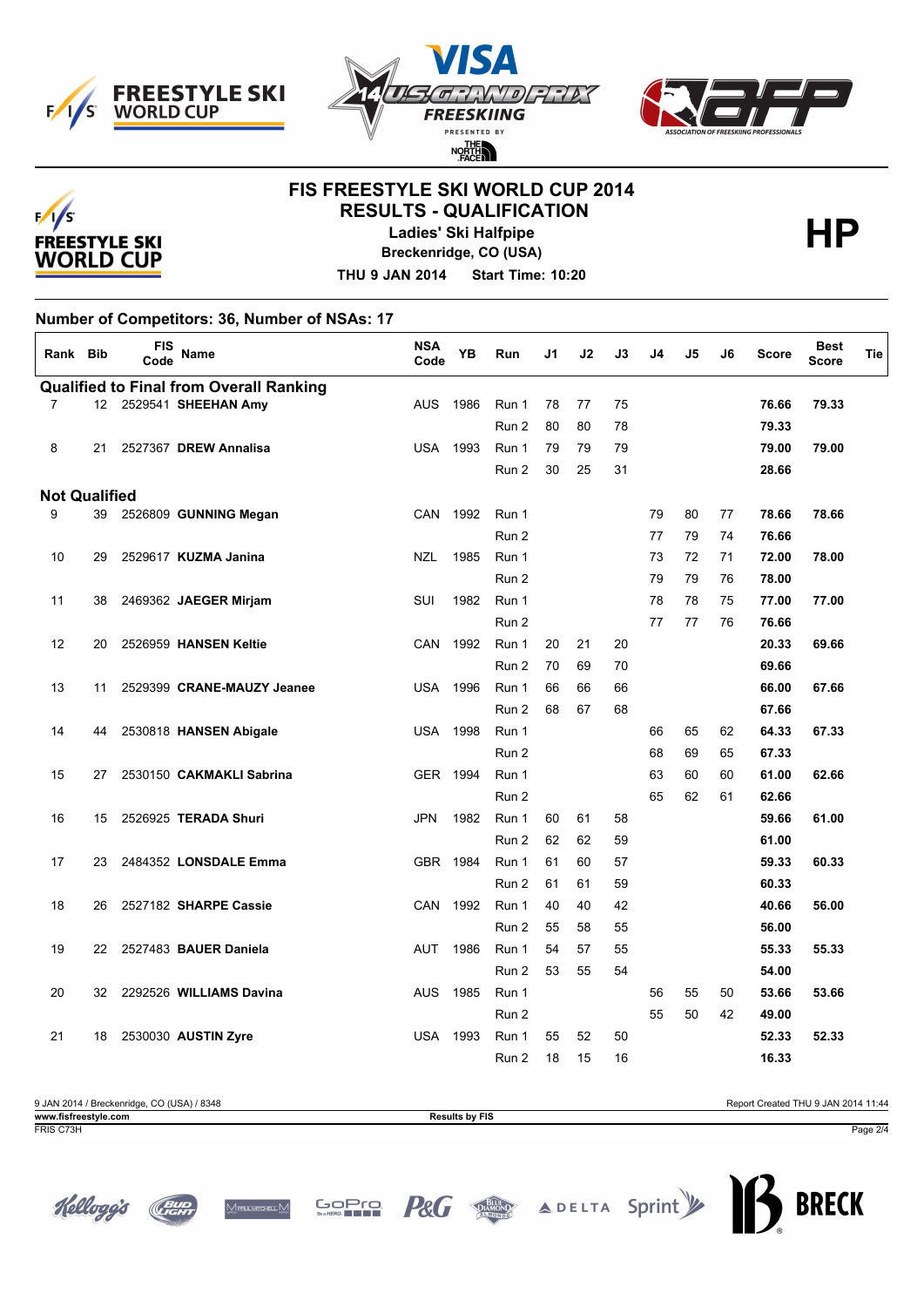





## **FIS FREESTYLE SKI WORLD CUP 2014 RESULTS - QUALIFICATION**



**Ladies' Ski Halfpipe** 

**Breckenridge, CO (USA)**

**THU 9 JAN 2014 Start Time: 10:20**

**Number of Competitors: 36, Number of NSAs: 17**

| Rank            | <b>Bib</b> | <b>FIS</b><br>Code | <b>Name</b>                        | <b>NSA</b><br>Code | YB   | Run   | J1 | J2 | J3 | J4 | J5 | J6 | <b>Score</b> | <b>Best</b><br><b>Score</b> | <b>Tie</b> |
|-----------------|------------|--------------------|------------------------------------|--------------------|------|-------|----|----|----|----|----|----|--------------|-----------------------------|------------|
| $\overline{22}$ | 24         |                    | 2529877 MATTSSON Isabel            | <b>SWE 1988</b>    |      | Run 1 | 8  | 10 | 10 |    |    |    | 9.33         | 51.00                       |            |
|                 |            |                    |                                    |                    |      | Run 2 | 50 | 52 | 51 |    |    |    | 51.00        |                             |            |
| 23              | 36         |                    | 2530281 CHESNOKOVA Elizavetta      | <b>RUS</b>         | 1996 | Run 1 |    |    |    | 48 | 47 | 48 | 47.66        | 50.66                       |            |
|                 |            |                    |                                    |                    |      | Run 2 |    |    |    | 50 | 50 | 52 | 50.66        |                             |            |
| 24              | 31         |                    | 2526380 GRIFFITHS Katia            | <b>SPA</b>         | 1980 | Run 1 |    |    |    | 49 | 50 | 45 | 48.00        | 48.33                       |            |
|                 |            |                    |                                    |                    |      | Run 2 |    |    |    | 50 | 51 | 44 | 48.33        |                             |            |
| 25              | 16         |                    | 2484597 SHARP Kimmy                | <b>USA</b>         | 1989 | Run 1 | 10 | 9  | 15 |    |    |    | 11.33        | 48.00                       |            |
|                 |            |                    |                                    |                    |      | Run 2 | 48 | 48 | 48 |    |    |    | 48.00        |                             |            |
| 26              | 45         |                    | 2530670 HANSSEN Isabelle           | <b>NED</b>         | 1994 | Run 1 | 45 | 44 | 46 |    |    |    | 45.00        | 47.33                       |            |
|                 |            |                    |                                    |                    |      | Run 2 | 46 | 48 | 48 |    |    |    | 47.33        |                             |            |
| 27              | 33         |                    | 2485116 SATOH Maiko                | <b>JPN</b>         | 1980 | Run 1 |    |    |    | 47 | 45 | 42 | 44.66        | 44.66                       |            |
|                 |            |                    |                                    |                    |      | Run 2 |    |    |    | 37 | 36 | 34 | 35.66        |                             |            |
| 28              | 37         |                    | 2529635 WARRENER Megan             | CAN 1998           |      | Run 1 |    |    |    | 44 | 42 | 41 | 42.33        | 42.33                       |            |
|                 |            |                    |                                    |                    |      | Run 2 |    |    |    | 40 | 40 | 38 | 39.33        |                             |            |
| 29              | 34         |                    | 2530589 MAKAGONOVA Natalya         | <b>RUS</b>         | 1992 | Run 1 |    |    |    | 42 | 40 | 40 | 40.66        | 40.66                       |            |
|                 |            |                    |                                    |                    |      | Run 2 |    |    |    | 33 | 35 | 32 | 33.33        |                             |            |
| 30              | 43         |                    | 2531256 PARK Hee-Jin               | KOR 1979           |      | Run 1 |    |    |    | 41 | 39 | 39 | 39.66        | 39.66                       |            |
|                 |            |                    |                                    |                    |      | Run 2 |    |    |    | 41 | 37 | 37 | 38.33        |                             |            |
| 31              |            |                    | 42 2531138 SWANEY Elizabeth Marian | <b>VEN</b>         | 1984 | Run 1 |    |    |    | 38 | 35 | 31 | 34.66        | 34.66                       |            |
|                 |            |                    |                                    |                    |      | Run 2 |    |    |    | 37 | 32 | 30 | 33.00        |                             |            |
| 32              | 17         |                    | 2485115 MITSUBOSHI Manami          | <b>JPN</b>         | 1984 | Run 1 | 25 | 30 | 30 |    |    |    | 28.33        | 32.00                       |            |
|                 |            |                    |                                    |                    |      | Run 2 | 35 | 31 | 30 |    |    |    | 32.00        |                             |            |
| 33              | 40         |                    | 2485261 AERTS Katrien              | <b>BEL</b>         | 1976 | Run 1 |    |    |    | 25 | 20 | 15 | 20.00        | 20.33                       |            |
|                 |            |                    |                                    |                    |      | Run 2 |    |    |    | 26 | 21 | 14 | 20.33        |                             |            |
|                 | 9          |                    | 2529293 CHESHIRE Rowan             | GBR 1995           |      | Run 1 |    |    |    |    |    |    | <b>DNS</b>   |                             |            |
|                 |            |                    |                                    |                    |      | Run 2 |    |    |    |    |    |    | <b>DNS</b>   |                             |            |
|                 | 14         |                    | 2530623 STOUT Maggie               | <b>USA 1991</b>    |      | Run 1 |    |    |    |    |    |    | <b>DNS</b>   |                             |            |
|                 |            |                    |                                    |                    |      | Run 2 |    |    |    |    |    |    | <b>DNS</b>   |                             |            |
|                 | 30         |                    | 2485289 CARADEUX Anais             | <b>FRA</b>         | 1990 | Run 1 |    |    |    |    |    |    | <b>DNS</b>   |                             |            |
|                 |            |                    |                                    |                    |      | Run 2 |    |    |    |    |    |    | <b>DNS</b>   |                             |            |

9 JAN 2014 / Breckenridge, CO (USA) / 8348 Report Created THU 9 JAN 2014 11:44 **www.fisfreestyle.com Results by FIS** FRIS C73H Page 3/4







**GOPTO**